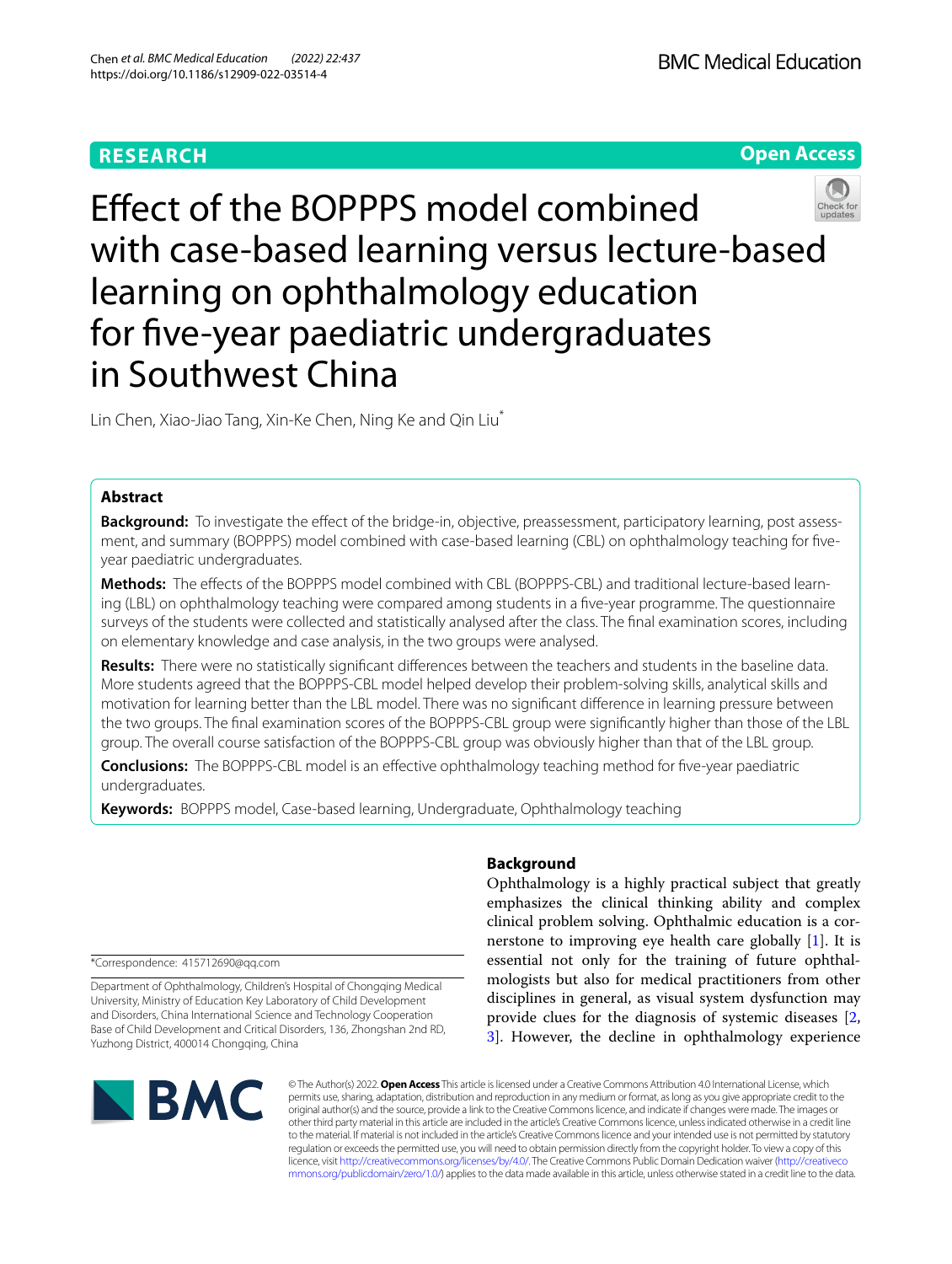and exposure in medical schools was universal and severe [\[1](#page-6-0), [4](#page-6-3)]. It is essential to propose new educational responses and reforms to mitigate the decline in exposure and training in ophthalmic education. Ophthalmology education is a unit of sensory system teaching for fve-year programme students at the College of Pediatrics of Chongqing Medical University. Limited teaching time is also a dilemma for our ophthalmic education for undergraduates. Traditional lecture-based learning (LBL) instruction has been the foundation for transferring basic information to medical students on clinical rotations, which is typically focused on the teacher and how facts are transferred to the student for retention and later recall [[5\]](#page-6-4). Little attention is given to problem solving, which may inhibit the learning initiative and enthusiasm of students. Therefore, strategies that improve learning initiative and self-learning ability are the focus of educational innovation in China.

The bridge-in, objective, preassessment, participatory learning, post assessment, and summary (BOPPPS) model originated in the Instructional Skill Workshop (ISW) in British Columbia, Canada, in the 1970s [\[6](#page-6-5)]. Based on constructivism and communication methods, the BOPPPS teaching model constructs a complete teaching process and theoretical framework for the achievement of teaching objectives, forms a closed loop teaching unit with a complete system, and pays more attention to the efectiveness of teaching objectives and the diversity of teaching methods  $[7]$  $[7]$ . The BOPPPS model divides the classroom teaching process into 6 stages (or elements): bridge-in (B), objective (O), preassessment (P), participatory learning (P), postassessment (P) and summary (S). In recent years, this model has been widely considered by Chinese educational institutions and colleges and has been gradually applied to medical teaching [[7](#page-6-6), [8\]](#page-6-7).

Ophthalmic education has many knowledge points and focuses on the ability to combine theory with practice [[9\]](#page-6-8). Diminishing ophthalmology clerkships and limited teaching time devoted to ophthalmology in medical curricula globally is a recurrent issue [[1,](#page-6-0) [4\]](#page-6-3). A consensus has emerged that strategies are needed to focus on how to optimize the limited time allotted to ophthalmology [[4\]](#page-6-3). For decades traditional lecture-based learning (LBL) has been the most widely used model in China [\[10](#page-6-9)]. LBL centres teaching around lecture-based instruction, emphasizing the delivery of syllabuses and concepts [\[11](#page-6-10)]. In traditional LBL teaching in China, teachers are mainly active, while students play a more passive role in accepting knowledge. LBL often leads to unsatisfactory learning outcomes because medical students passively receive knowledge from instructors with little interaction, and lack motivation to study and innovate  $[12, 13]$  $[12, 13]$  $[12, 13]$ . Therefore, in recent years, educators have been innovating teaching models (problem-based lecture, team-based learning, fipped classroom) to improve students' learning interests, innovation ability and so on. These education models show some advantages comparing with traditional LBL [\[14–](#page-6-13)[16\]](#page-6-14).Case-based learning (CBL) originated from Harvard University in the twentieth century and has been proven to enhance students' learning by aiding them in linking theory to clinical practice [[17\]](#page-6-15). To improve students' abilities to analyse and solve problems, teaching strategies increasingly emphasize their active participation. The BOPPPS teaching model has been shown to be more efective than the LBL model in the teaching of other medical specialties  $[7, 8]$  $[7, 8]$  $[7, 8]$  $[7, 8]$ . This study was a preliminary investigation into the efectiveness of the BOPPPS-CBL model on ophthalmology education for fve-year paediatric undergraduates.

### **Methods**

### **Ethical approval**

This study was performed in accordance with the Helsinki Declaration. This research comes from education reform project (the Project on University First-Class Undergraduate Course of Chongqing Education Commission NO.2021–168) and are exempt from Ethics Committee of the Children's Hospital of Chongqing Medical University. The informed consent was obtained from all participants.

### **Participants**

The research is a non-randomized control trial. The participants comprised 87 fve-year paediatric learning ophthalmology at the Children's Hospital of Chongqing Medical University from April  $1<sup>st</sup>$ , 2020, to May 30th, 2021. All undergraduates studied ophthalmology in their sixth semester. Forty-three undergraduates in 2017 were included in the traditional LBL group (LBL group), and 44 undergraduates in 2018 were included in the BOPPPS-CBL group (BOPPPS-CBL group) (Table [1](#page-2-0)).

### **Design**

The educational material was the Diseases of the Sensory System textbook (Hu GH, Zhou SB. 1st Ed. People's Medical Publishing House). The BOPPPS-CBL and LBL model flowchart is summarized in Fig. [1.](#page-2-1) We chose conjunctivitis as the focus to apply the teaching approaches in this study. Briefy, the traditional LBL design included three parts. First, the participants were encouraged to preview the related textbook or reference materials prior to the class. Then, in the class, the teacher explained the theoretical knowledge using PowerPoint and the necessary pictures. The students listened and took notes. Last, the teacher assigned homework to the students. If the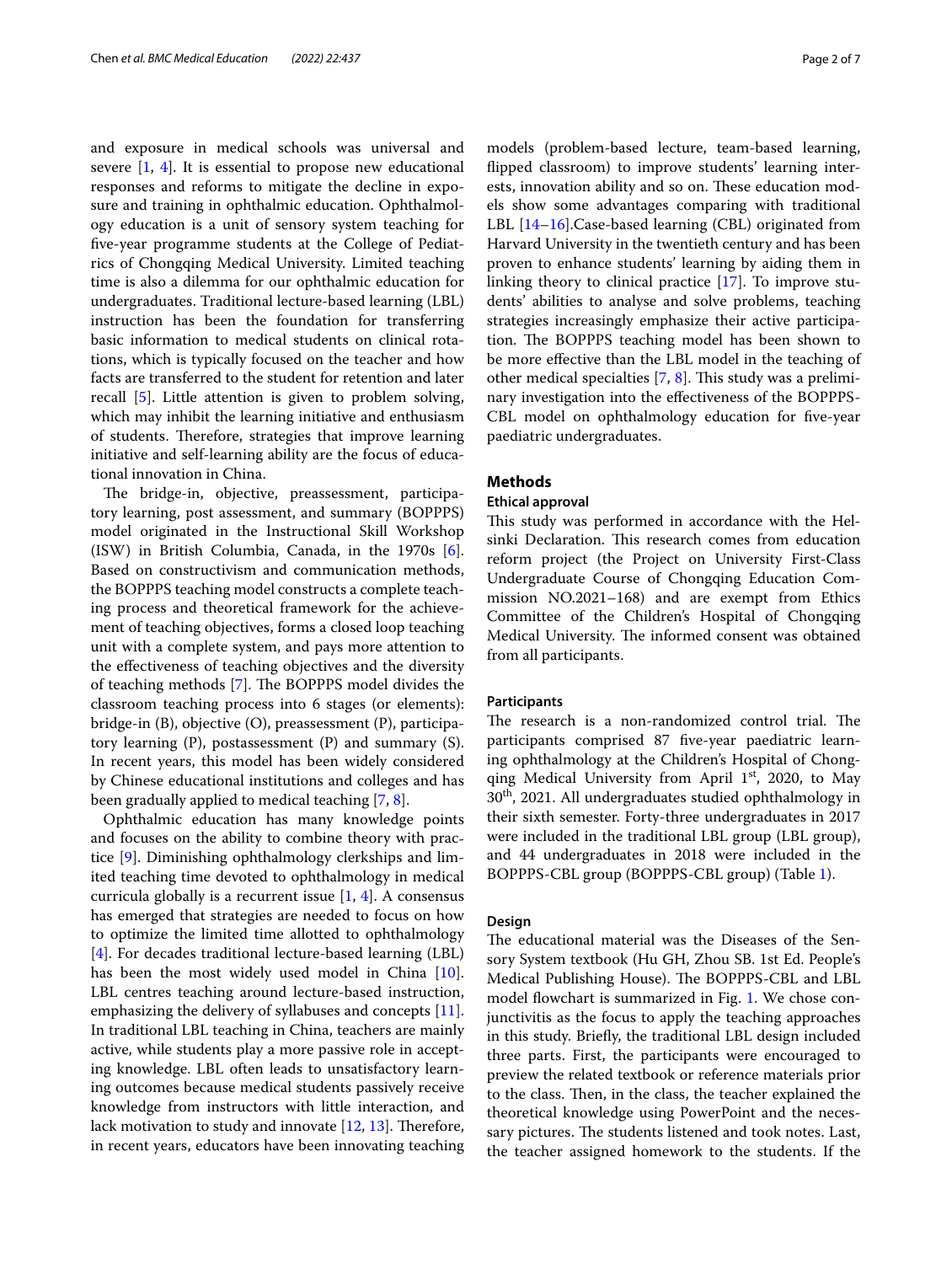| <b>Characteristics</b>        | BOPPPS-CBL group $(n=44)$ | LBL group $(n=43)$ | $X^2/t$ | <b>P</b> Value |
|-------------------------------|---------------------------|--------------------|---------|----------------|
| Sex                           |                           |                    |         |                |
| Male, n (%)                   | 25 (56.82)                | 21 (48.84)         | 0.556   | 0.46           |
| Female, n (%)                 | 19 (43.18)                | 22(51.16)          |         |                |
| Age in years, (mean $\pm$ SD) | $21.39 \pm 0.12$          | $21.15 \pm 0.14$   | .27     | 0.21           |
| Interest in specialty         |                           |                    |         |                |
| strong                        | 25                        | 26                 | 0.61    | 0.74           |
| normal                        | 18                        | 15                 |         |                |
| lack                          |                           | C,                 |         |                |

<span id="page-2-0"></span>

| Table 1 Characteristics of the participants of the two groups |  |
|---------------------------------------------------------------|--|
|---------------------------------------------------------------|--|

|            | <b>BEFORE CLASS</b>                                                                                                                                                                                                                                                                                                                         |                        | In class                                                                                                                                                                                                                                                                                                                                                                                                                                                                                                                                                                                                                                             |  | After class                                                                                                            |  |
|------------|---------------------------------------------------------------------------------------------------------------------------------------------------------------------------------------------------------------------------------------------------------------------------------------------------------------------------------------------|------------------------|------------------------------------------------------------------------------------------------------------------------------------------------------------------------------------------------------------------------------------------------------------------------------------------------------------------------------------------------------------------------------------------------------------------------------------------------------------------------------------------------------------------------------------------------------------------------------------------------------------------------------------------------------|--|------------------------------------------------------------------------------------------------------------------------|--|
| BOPPPS-CBL | Bridge-in: Introduce two cases<br>$\bullet$<br>of conjunctivitis online, and<br>asked questions about the<br>topic(diagnosis, differential<br>diagnosis, treatment options)<br>$\bullet$<br>Objective: The tactics of<br>diagnosis and treatment of<br>$\bullet$<br>conjunctivitis.<br>Pre-assessment: Whether<br>pinkeye have infectivity? |                        | Participatory Learning: Using two conjunctivitis<br>case as an example, students stated and<br>discussed the tactics of diagnosis and treatment.<br>The role of teachers were to help students focus<br>on learning objectives and ensure answering<br>related more difficult questions.<br>Post assessment: Students completed online<br>assessment of 3 choice questions.<br>Summary: Students summed up the knowledge<br>they have learned. Teachers summarized the<br>focus and difficult knowledge points.<br>Focus: Common signs and symptoms of<br>conjunctivitis<br>Difficulty: Diagnosis, classification and treatment<br>of conjunctivitis |  | Students made<br>expansive learning<br>for the course<br>(such as the expert)<br>consensus and clinical<br>guidelines) |  |
| LBL        | Show the related textbook<br>$\bullet$<br>or reference materials for<br>preview online                                                                                                                                                                                                                                                      | $\bullet$<br>$\bullet$ | Explains the theoretical knowledge using<br>PowerPoint and the necessary pictures<br>Question and answer session                                                                                                                                                                                                                                                                                                                                                                                                                                                                                                                                     |  | Students completed<br>the study notes and<br>knowledge points.                                                         |  |
|            | Fig. 1 Flowchart of teaching design of the BOPPPS-CBL and LBL groups                                                                                                                                                                                                                                                                        |                        |                                                                                                                                                                                                                                                                                                                                                                                                                                                                                                                                                                                                                                                      |  |                                                                                                                        |  |

<span id="page-2-1"></span>students had any questions, the teacher answered them and reviewed the relevant knowledge points after class.

The BOPPPS-CBL model comprises six parts, bridgein, objective, preassessment, participatory learning, post assessment, and summary, based on the cases. The main purpose of bridge-in design is to enable medical students to understand the main content of the course in a framework and stimulate their strong interest in learning. Before class, the teachers introduced two cases of conjunctivitis online teaching platforms [\(http://cqmu.fy.](http://cqmu.fy.chaoxing.com/portal) [chaoxing.com/portal](http://cqmu.fy.chaoxing.com/portal)) and motivated the students' interest in learning clinical diseases characterized by "red eye" and "increased secretions". According to the course syllabus of the College of Pediatrics of Chongqing Medical University, the objective part clearly specifed tactics for the diagnosis and treatment of conjunctivitis as

the focus of this course. The preassessment was offered online with the question "Is pinkeye infectious?" In class, based on the two conjunctivitis cases presented online, the students stated and discussed the tactics for diagnosis and treatment. The role of the teachers was to help the students focus on the learning objectives and ensure answers related to more difficult questions. Postassessment was designed with 3 choice questions online. According to the post-assessment results, the teachers adjusted the follow-up teaching content to improve the teaching efficiency. Finally, in class, the students summarized the knowledge they learned, and the teachers summarized the focus and difficult knowledge points. After class, the teachers encouraged the students to learn expansively for the course (such as expert consensus and clinical guidelines).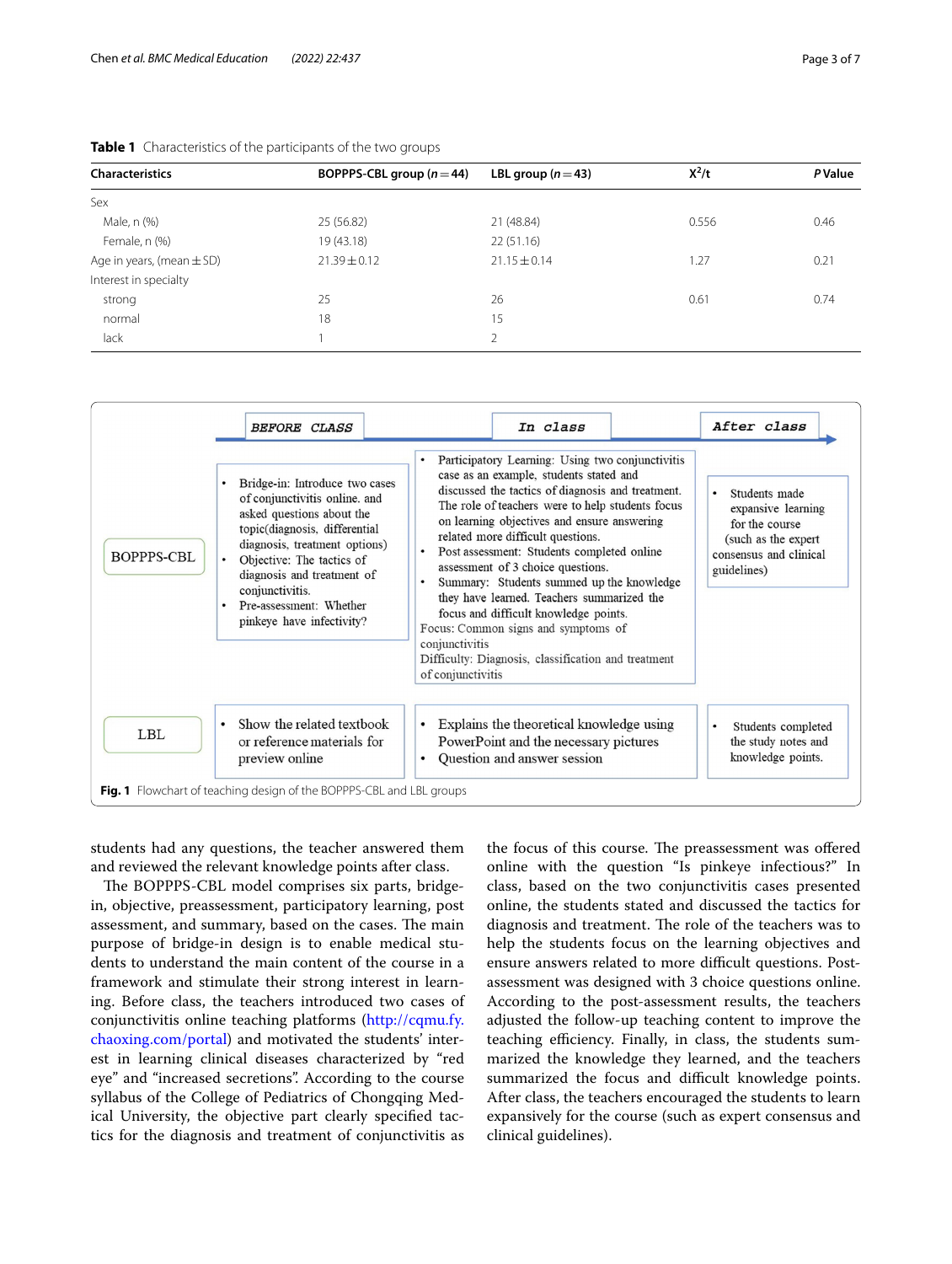### **Evaluation**

After the class, the students from both groups were asked to complete an anonymous questionnaire. The questionnaire was a modifed version of the course evaluation questionnaire (CEQ), which has verifed reliability and validity  $[18]$  $[18]$ . The students' perspectives and self-evaluations were quantifed using a fve-point Likert-type scale ranging from a score of one for strong disagreement to a score of fve for strong agreement (Table [2](#page-3-0)). To evaluate the students' understanding of the course material, we analysed the scores of their fundamental knowledge and case analyses with a fnal exam at the end of the semester.

### **Statistical analysis**

All statistical analyses were carried out using SPSS 22.0 (SPSS, Inc., Chicago, IL). The measurement data are expressed as the means  $\pm$  SD and analysed by the t test. Categorical data were analysed by the chi-square test. Statistical significance was defined as  $p < 0.05$ .

### **Results**

The general characteristics of the two groups are shown in Table [1](#page-2-0). The five-year paediatric undergraduate students in 2017 (the LBL group) comprised 43 individuals, including 22 females and 21 males. The mean age of the LBL group was 21.15 years. The five-year paediatric undergraduate group in 2018 (the BOPPPS-CBL group) comprised 40 individuals, of whom 19 were female and 25 were male. The mean age of the BOPPPS-CBL group was 21.39 years. Students' interest in ophthalmology specialty was graded by strong, normal, and lack. No signifcant diferences in general characteristics, including sex, age, and interest in specialty, were found between the two groups  $(P > 0.05)$ .

Table [2](#page-3-0) compares the students' perspectives on the traditional LBL model and the BOPPPS model combined with those on the CBL model. More students agreed that the BOPPPS-CBL model helped develop their problem-solving skills (4.34±0.86 vs. 3.70±1.12, *P*<0.01), analytical skills (4.32±0.88 vs. 3.79±1.01, *P*<0.01), and motivation for learning  $(4.25 \pm 0.89 \text{ vs. } 3.63 \pm 1.05,$ *P*<0.01) better than the LBL model. More students in the BOPPPS-CBL group  $(4.36 \pm 0.87 \text{ vs. } 3.86 \pm 1.01,$ *P*<0.01) than in the LBL group agreed that they knew the expected standard of work. Although students in both groups considered the course to be overly theoretical and abstract, they thought the BOPPPS-CBL model better promoted knowledge retention than the LBL model  $(4.23 \pm 0.99 \text{ vs. } 3.70 \pm 1.06, P < 0.01)$ . There was no signifcant diference in learning pressure between the two groups; however, more students in the LBL group thought the preclass workload was too high  $(2.93 \pm 1.01)$ vs.  $2.52 \pm 1.42$ ,  $P = 0.04$ ). Through the BOPPPS-CBL course, more students felt confdent about tackling unfamiliar problems than through the LBL course  $(4.20 \pm 0.98)$ vs.  $3.53 \pm 1.12$ ,  $P<0.01$ ). Overall, the course satisfaction of the BOPPPS-CBL group was obviously higher than that of the LBL group  $(4.59 \pm 0.69 \text{ vs. } 3.84 \pm 1.02,$  $p < 0.01$ ).

The final examination scores of the BOPPPS-CBL group were signifcantly higher than those of the LBL group  $(39.91 \pm 4.99 \text{ vs. } 37.28 \pm 3.77, P < 0.01)$ , and the diference was statistically signifcant (*p*<0.05). In terms of case analysis, the scores of the BOPPPS-CBL group were obviously higher than those of the LBL group  $(18.30 \pm 2.02 \text{ vs. } 16.81 \pm 2.43, P < 0.01)$ . There was no signifcant diference in fundamental knowledge scores between the two groups  $(21.60 \pm 5.10 \text{ vs. } 20.47 \pm 4.33,$ *P*=0.28) (Fig. [2](#page-4-0)).

### **Discussion**

Ophthalmology is a clinical subject with professional features. In recent decades, three themes evolving in ophthalmic medical education. Firstly, the focus has shifted

| <b>Rapic</b> Companion the modified course experience gaestionnane between the CDE. DOT FTD group and the EDE group |                   |                 |      |                |  |  |  |
|---------------------------------------------------------------------------------------------------------------------|-------------------|-----------------|------|----------------|--|--|--|
| <b>Ouestion</b>                                                                                                     | <b>CBL-BOPPPS</b> | <b>LBL</b>      |      | <b>P</b> Value |  |  |  |
| It is always easy to know the standard of work expected                                                             | $4.36 \pm 0.87$   | $3.86 \pm 1.01$ | 6.33 | 0.00           |  |  |  |
| The course developed my problem-solving skills                                                                      | $4.34 \pm 0.86$   | $3.70 \pm 1.12$ | 8.42 | 0.00           |  |  |  |
| The course sharpened my analytic skills                                                                             | $4.32 + 0.88$     | $3.79 + 1.01$   | 6.63 | 0.00           |  |  |  |
| The course promotes the memorization of knowledge                                                                   | $4.23 + 0.99$     | $3.70 \pm 1.06$ | 4.37 | 0.00           |  |  |  |
| The course is overly theoretical and abstract                                                                       | $3.50 \pm 1.36$   | $3.42 \pm 1.05$ | 0.39 | 0.70           |  |  |  |
| The course helps enhance my motivation to learn                                                                     | $4.25 \pm 0.89$   | $3.63 \pm 1.05$ | 5.44 | 0.00           |  |  |  |
| The course gives me too much preclass work                                                                          | $7.57 + 1.42$     | $2.93 \pm 1.01$ | 2.12 | 0.04           |  |  |  |
| I feel confident about tackling unfamiliar problems                                                                 | $4.20 \pm 0.98$   | $3.53 \pm 1.12$ | 5.25 | 0.00           |  |  |  |
| There are many pressure on me to do well in this course                                                             | $3.07 \pm 1.37$   | $3.26 + 1.23$   | 1.46 | 0.15           |  |  |  |
| Overall. I am satisfied with the course                                                                             | $4.59 + 0.69$     | $3.84 \pm 1.02$ | 5.96 | 0.00           |  |  |  |
|                                                                                                                     |                   |                 |      |                |  |  |  |

<span id="page-3-0"></span>**Table 2** Comparison of the modifed course experience questionnaire between the CBL- BOPPPS group and the LBL group

This survey adopted a five-point Likert-type scale (1, strongly disagree; 2, disagree; 3, neutral; 4, agree; 5, strongly agree). Values are means ± SD.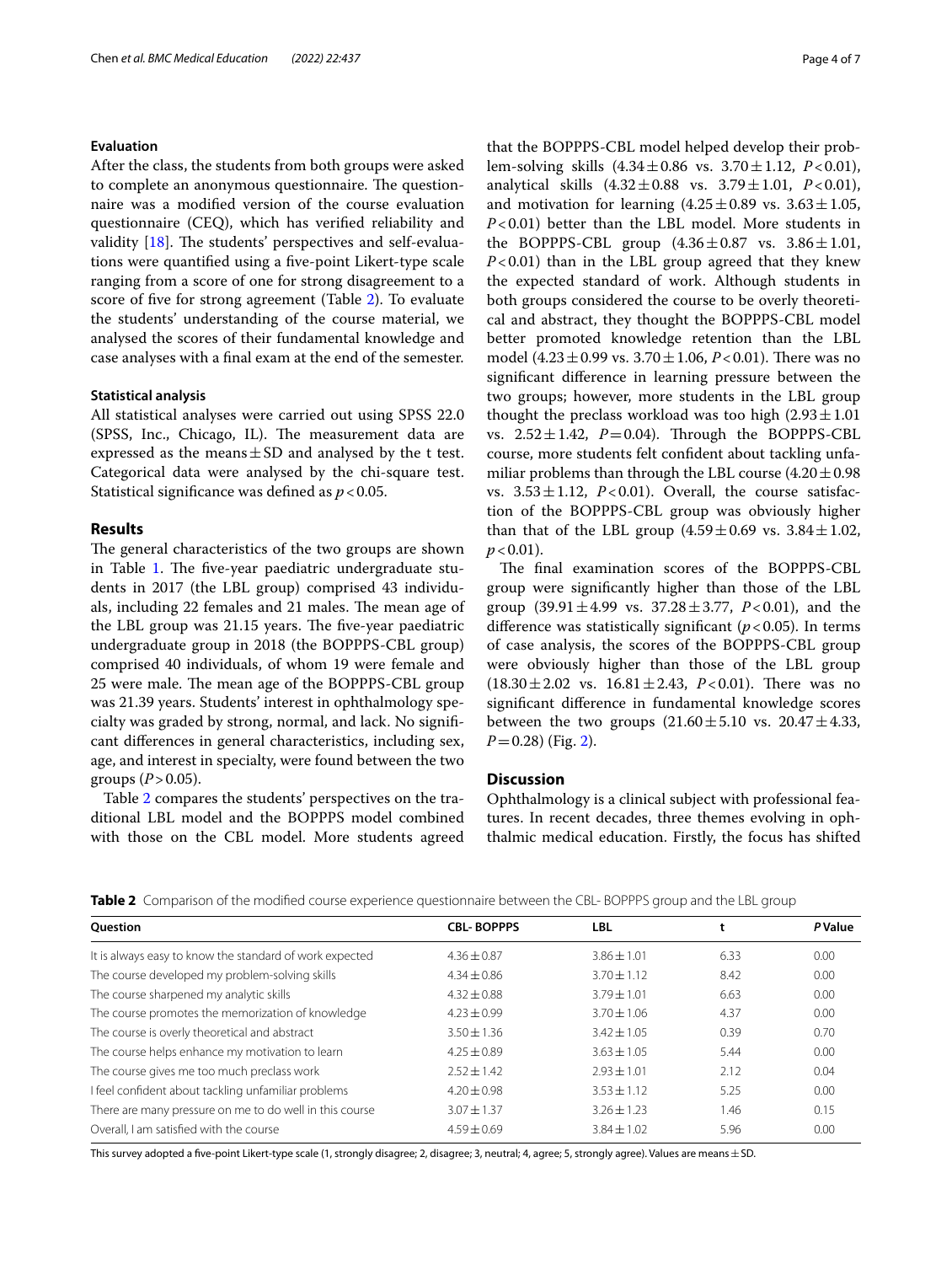

<span id="page-4-0"></span>from what to teach to how best to teach better. Secondly, medical education has evolved from teacher-centred to learner-centred. Lastly, medical education has shifted from an apprenticeship model to a new competencybased model of education [[19\]](#page-6-17). However, there are still many problems in ophthalmology education during the process of teaching mode transformation. Ophthalmology falls into one of the smaller specialities and as such is allocated a smaller component of the total curriculum [[20\]](#page-6-18). Academic experience and exposure to ophthalmology in medical school curricula have a global decline for decades [\[1](#page-6-0), [4](#page-6-3)]. In addition, the COVID-19 pandemic has presented numerous challenges for ophthalmology education  $[21, 22]$  $[21, 22]$  $[21, 22]$  $[21, 22]$ . There have been many novel and unique international educational innovations in ophthalmic curricula content (competency-based curriculum [\[20](#page-6-18)], structured academic curriculum [\[23](#page-6-21)]), teaching methodologies (virtual learning [[21](#page-6-19), [24](#page-6-22)], the online delivery of virtual ophthalmology clinic [\[25](#page-6-23)]), instructional design (team-based learning [\[26\]](#page-6-24), fipped classrooms [\[16\]](#page-6-14)) to enhance ophthalmology teaching to medical students education.

In China, paediatric ophthalmology is a subspecialty in ophthalmology and is a third-level subject. Ophthalmology education is a branch unit of sensory system teaching for fve-year paediatric undergraduates at the College of Pediatrics of Chongqing Medical University. The traditional instructional approach focuses on LBL as the teaching centre, emphasizing the delivery of the syllabus and concepts [\[27](#page-6-25)]. Students passively accept the knowledge, leading to the reduction in learning initiative and enthusiasm. At present, traditional teaching methods cannot meet the needs of medical education students. New teaching methods are constantly being tested and improved by educators.CBL has been used in the medical feld since at least 1912, when it was used by Dr. James Lorrain Smith while teaching pathology at the University of Edinburgh  $[28]$ . The goal of CBL is to prepare students for clinical practice through the use of authentic clinical cases. Unlike the traditional method, the CBL model links theory to practice through the application of knowledge to clinical cases using inquiry-based learning methods [[17\]](#page-6-15). CBL requires advanced preparation by students and provides a more structural strategy for learning. It is based on concrete cases and characterized by efective and interactive teaching [\[17\]](#page-6-15). By discussing a clinical case related to the topic being taught, students evaluate their own understanding of the concept using a high order of cognition. This process encourages active learning and produces a more productive outcome [\[29\]](#page-6-27).

The BOPPPS model, originating from North America, is a brand-new teaching model. The teaching process with a six-phase framework, including the bridge-in, objective, preassessment, participatory learning, post assessment and summary phases, emphasizes the participation of students through feedback during the teaching process [[30](#page-6-28)]. In addition, this model accelerates the teaching cycle as a whole, including goals, behaviours, learning activities, and evaluation [[31](#page-6-29)]. In recent years, the BOPPPS model, which pays more attention to the role of students' initiatives in the teaching process and fully mobilizes their initiatives in the learning process, has been widely considered in China [\[32](#page-6-30)]. A large amount of the literature has shown the advantages of the BOPPPS model in various felds in health care and medicine [\[33](#page-6-31)], such as clinical medicine  $[34]$  $[34]$ , dentistry  $[8]$  $[8]$ , and histopathology [\[35\]](#page-6-33).

In the current study, we applied the BOPPPS-CBL model to the ophthalmology teaching of fve-year paediatric undergraduates. Compared with the traditional LBL teaching method, the BOPPPS-CBL model has several advantages originating from the above two teaching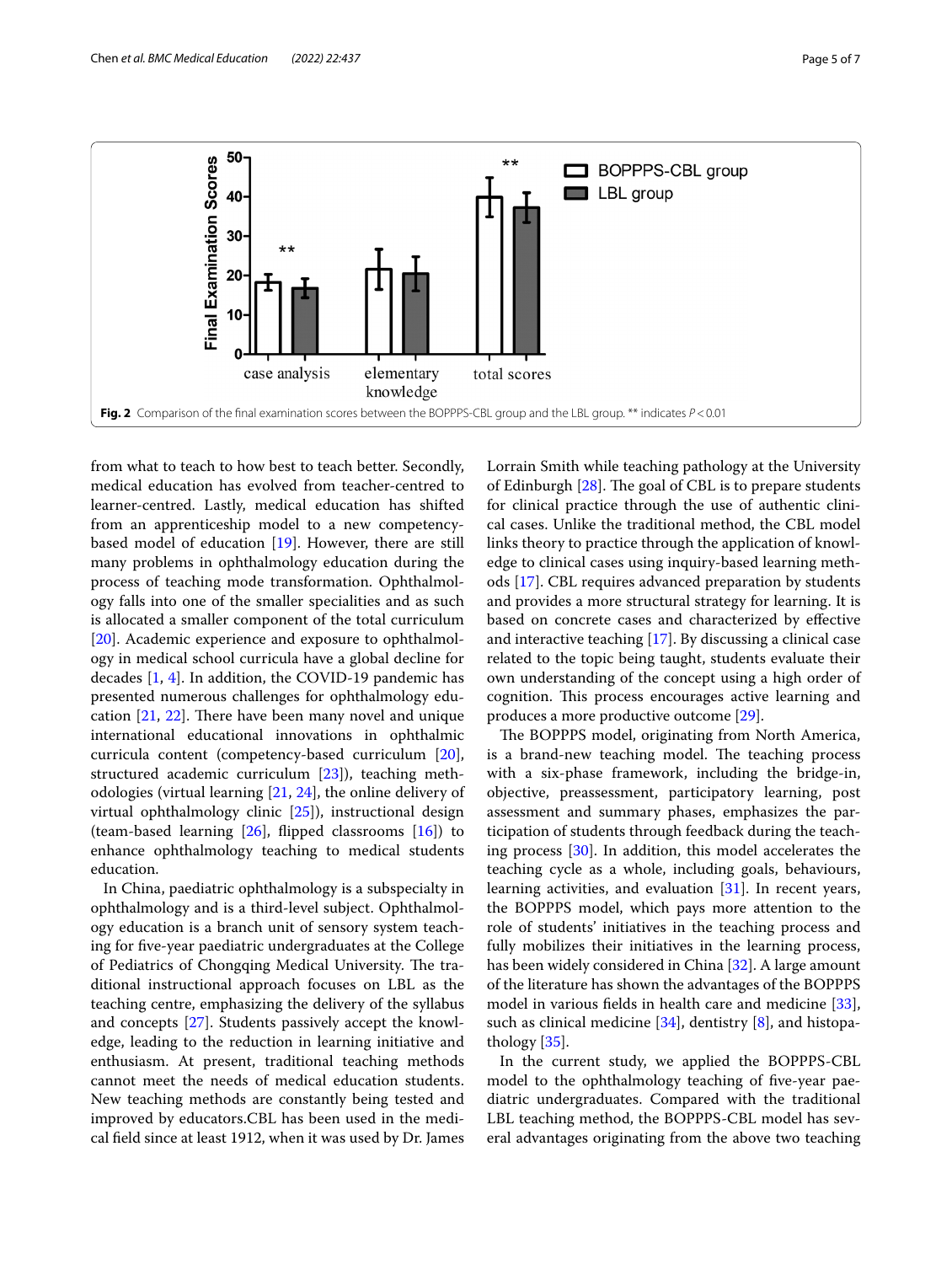strategies. First, it is based on analyses of typical cases in ophthalmology. At the "bridge-in" stage, students can see the data and information for the cases, stimulating interest in learning. The "objective" stage makes students clearly understand the main content of this course in a framework. Our results showed that the students in the BOPPPS-CBL group knew more about the standard of work expected and had more motivation to learn.

Second, the BOPPPS approach changed the traditional relationships between teaching and learning. Teaching in the classroom is student-centred, with more emphasis on teacher-student interactions. In "participatory learning", students purposefully acquire knowledge and link theory with practice based on the analysis of actual cases. The results of our survey showed that the BOPPPS-CBL model is more efective in developing students' problem solving and analytical skills than the LBL model.

Finally, the fnal examination scores of the BOPPPS-CBL group were signifcantly higher than those of the LBL group, especially for case analysis. The score was not only an important and direct reference for evaluating the knowledge acquisition of the students but also an important parameter for measuring educational quality [[14\]](#page-6-13). The results showed that the BOPPPS-CBL model led to better performance on the fnal test, but there were no signifcant diferences in pressure between the two groups. In other words, the new teaching strategy did not increase the burden on students. Interestingly, more students in the LBL group thought the preclass workload was too high. A lack of real cases and boring theoretical information makes students feel more burdened. The bridge-in of real cases improved the students' interest in learning, and the students in the BOPPPS-CBL group did not feel that the preclass workload was too high. By independently reviewing cases, discussing diagnoses and treatment suggestions, and ofering advice to peers, the students consolidated their basic knowledge and benefitted from the model  $[14]$  $[14]$ . Therefore, the BOPPPS-CBL model is a very efective and acceptable method for ophthalmology education. The students' perception scores indicated that the BOPPPS-CBL model was more benefcial to the development of problem-solving skills, analytical skills and motivation of learning.

### **Limitations**

This study has several limitations. First, the sample size was small. Research with additional samples is needed to validate the efect of this combined method. Second, the model was limited to a single unit of ophthalmology. The results may not be generalizable to students in other specialties. Third, the current study assessed only the fnal examination scores and lacked preclass and postclass tests to evaluate the learning effects. This may

cause bias on learning performance. This study did not compare the diferences between the CBL and BOPPPS models separately. A separate study could be designed to assess three separate groups CBL, BOPPPS and LBL in the future. In addition, the future study could perform a follow up exam at 1 year to determine the retention rate of the ophthalmic knowledge among the groups and to see whether there is a diference in long term retention for each teaching model.

### **Conclusion**

The current study indicates that the BOPPPS-CBL model is more efficacious than the traditional LBL model. The results of this study showed a significant increase in motivation and the efect of learning in the BOPPPS-CBL group. This model improves students' enthusiasm for learning and helps cultivate their abilities to analyse and solve problems without increasing learning pressure. The BOPPPS-CBL model is an efective teaching model for ophthalmology education for fve-year paediatric undergraduates. Further multicentre and large sample studies are warranted to verify whether CBL produces superior educational outcomes in other specialties and integrated teaching of the sensory systems.

#### **Acknowledgements**

Not applicable.

#### **Authors' contributions**

LQ designed the study. CXK and KN acquired the data. TXJ analysed the data. CL drafted the manuscript. CL and LQ revised the final version of the manuscript. All authors read and approved the fnal manuscript.

#### **Funding**

This work was supported by the Project on University First-Class Undergraduate Course of Chongqing Education Commission (NO.EY202007).

#### **Availability of data and materials**

Our research involves in the student's personal identity information. If the datasets analysed during the current study are publicly available, there would be a risk of revealing personal privacy. Therefore, the data is not publicly available. We declare that our data is not public. If you have a strong demand, please contact the corresponding author (L.Q<415712690@qq.com>) to obtain.

### **Declarations**

#### **Ethics approval and consent to participate**

This study complied with the tenets of the Declaration of Helsinki. This research comes from education reform project (the Project on University First-Class Undergraduate Course of Chongqing Education Commission NO.2021-168) and are exempt from Ethics Committee of the Children's Hospital of Chongqing Medical University. The informed consent was obtained from all participants.

#### **Consent for publication**

Not applicable.

#### **Competing interests**

The authors declare that they have no competing interests.